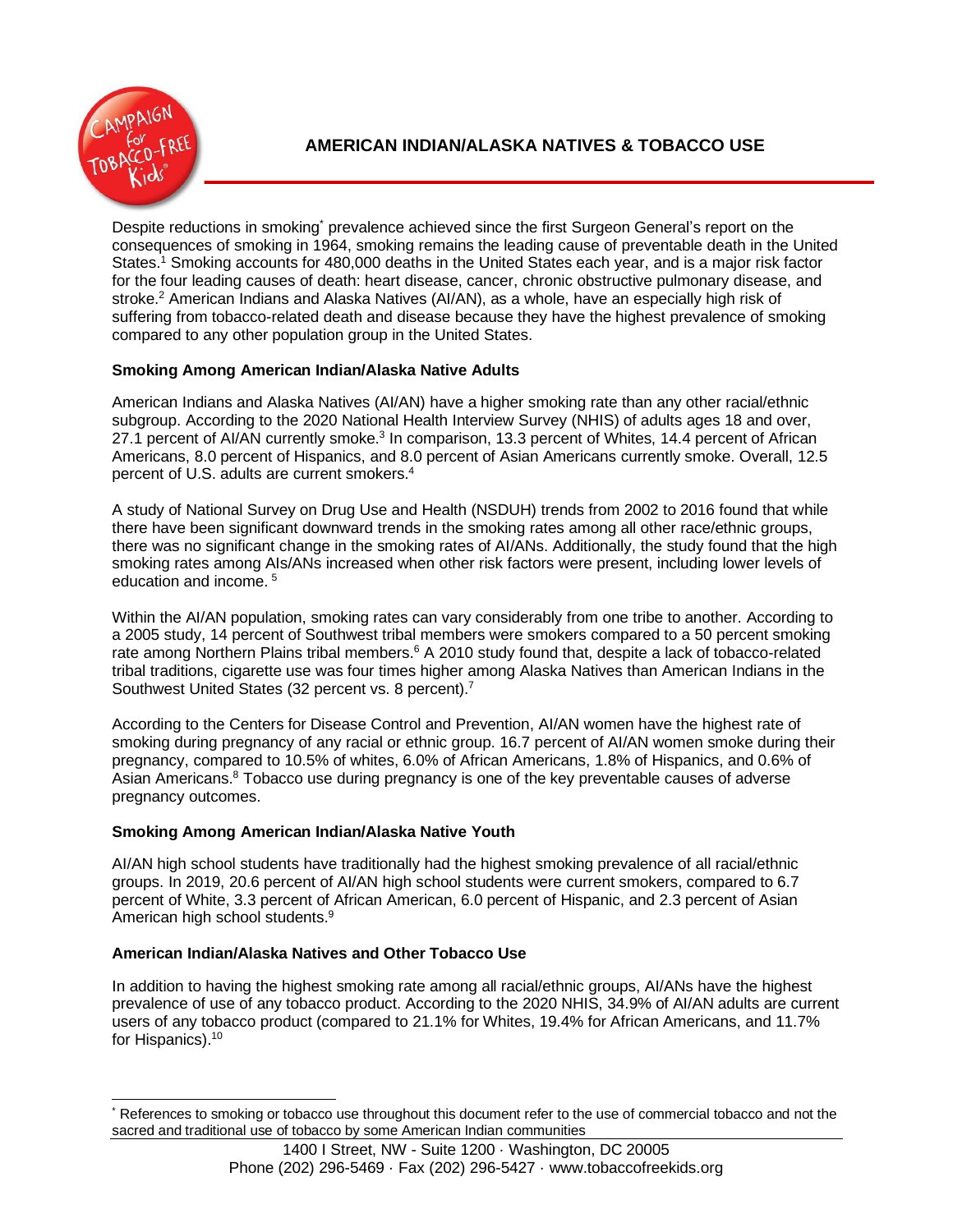Use of other tobacco products is also higher among AI/AN high schools students compared to their peers. Prevalence of cigar smoking among AI/AN high school students (14.9%) is more than double that of every other racial/ethnic group. AI/AN high school students also have the highest rate of e-cigarette use (47.3%). Nationally, 16.2 percent of AI/AN high school students are current smokeless tobacco users, compared to 4.4 percent of Whites, 3.1 percent of Hispanics, 2.8 percent of African Americans, and 0.8 percent of Asian Americans.<sup>11</sup>

#### **Tobacco Use Health Consequences Among American Indian/Alaska Natives**

Cancer is the second leading cause of death among AI/ANs.<sup>12</sup> Each year, over 3,800 AI/ANs are diagnosed with a tobacco-related cancer and over 1,800 die from a tobacco-related cancer.<sup>13</sup>

Lung cancer is the second leading cause of cancer incidence and the leading cause of cancer death.<sup>14,15</sup>

- From 2001-2009, the vast majority of lung cancer deaths (88 percent for men, 84 percent for women) were attributable to smoking among AI/AN over age 35 living in 637 Indian Health Service Contract Health Service Delivery Area (IHS CHSDA) counties.<sup>16</sup>
- Overall, the 5-year relative survival rate for lung cancer is lower among AI/ANs compared to Whites (19% versus 22%).<sup>17</sup>
- However, lung cancer rates among AI/ANs vary greatly by tribal region. The Northern Plains region, which has some of the highest smoking prevalence among AI/ANs, has the highest rate of lung cancer incidence, followed by the Southern Plains and Alaska regions.<sup>18</sup> From 2014-2018, rates of lung cancer incidence among AI/ANs in the Northern and Southern Plains, Alaska, and the Pacific Coast regions were significantly higher than rates for their White counterparts.<sup>19</sup>
- Unlike for other racial/ethnic subgroups, whose declines in overall smoking prevalence have led to a narrowing of disparities in lung cancer rates, lung cancer incidence among AI/AN men have only recently begun to decline, and lung cancer incidence among AI/AN women have remained relatively stable since the 1990s.<sup>20</sup>

The 2007 annual report on the status of cancer in the U.S. found that there is wide variation in AI/AN cancer surveillance, and that regional and tribe-specific data is needed to fully understand the disease burden among Indian tribes. Regional and tribal variations in cancer rates likely reflect geographic and tribal variations in risk factors and access to screening. For example, among AI/ANs, regional lung cancer rates mirrored regional smoking prevalence rates.<sup>21</sup>

Heart disease is the leading cause of death among AI/ANs, for which tobacco use is an important risk factor.<sup>22</sup> Heart disease death rates for AI/ANs show geographic disparities, with the highest rates occurring primarily in Northern Plains states, including North and South Dakota, as well as Wisconsin and Michigan.<sup>23</sup> The CDC estimates that racial/ethnic disparities for smoking-attributable mortality are most pronounced for cardiovascular disease. From 2001-2009, smoking-attributable mortality for ischemic heart disease, other heart disease and stroke for AI/AN women over age 35 was double that of White women, among those living in 637 HIS CHSDA counties.<sup>24</sup>

### **Tobacco Industry Targeting of American Indian/Alaska Natives**

As with other minority populations, the tobacco industry strategically targets AI/ANs. The industry has provided funding to cultural events like powwows and rodeos to build credibility. Additionally, the industry promotes brands like Natural American Spirit that use the cultural image of traditional American-Indian warriors.<sup>25</sup>

### **Helping American Indian/Alaska Natives Quit Smoking**

Since federally recognized tribes are considered sovereign nations, they are exempt from state taxation of tobacco products, making cigarettes cheaper on tribal lands. Recommendations for lowering the high rate of smoking-caused cancer and heart disease include reducing tobacco use among this community by better tailoring tobacco cessation and treatment programs to the AI/AN community, increasing tobacco product prices and increasing funding for tribal tobacco control programs.26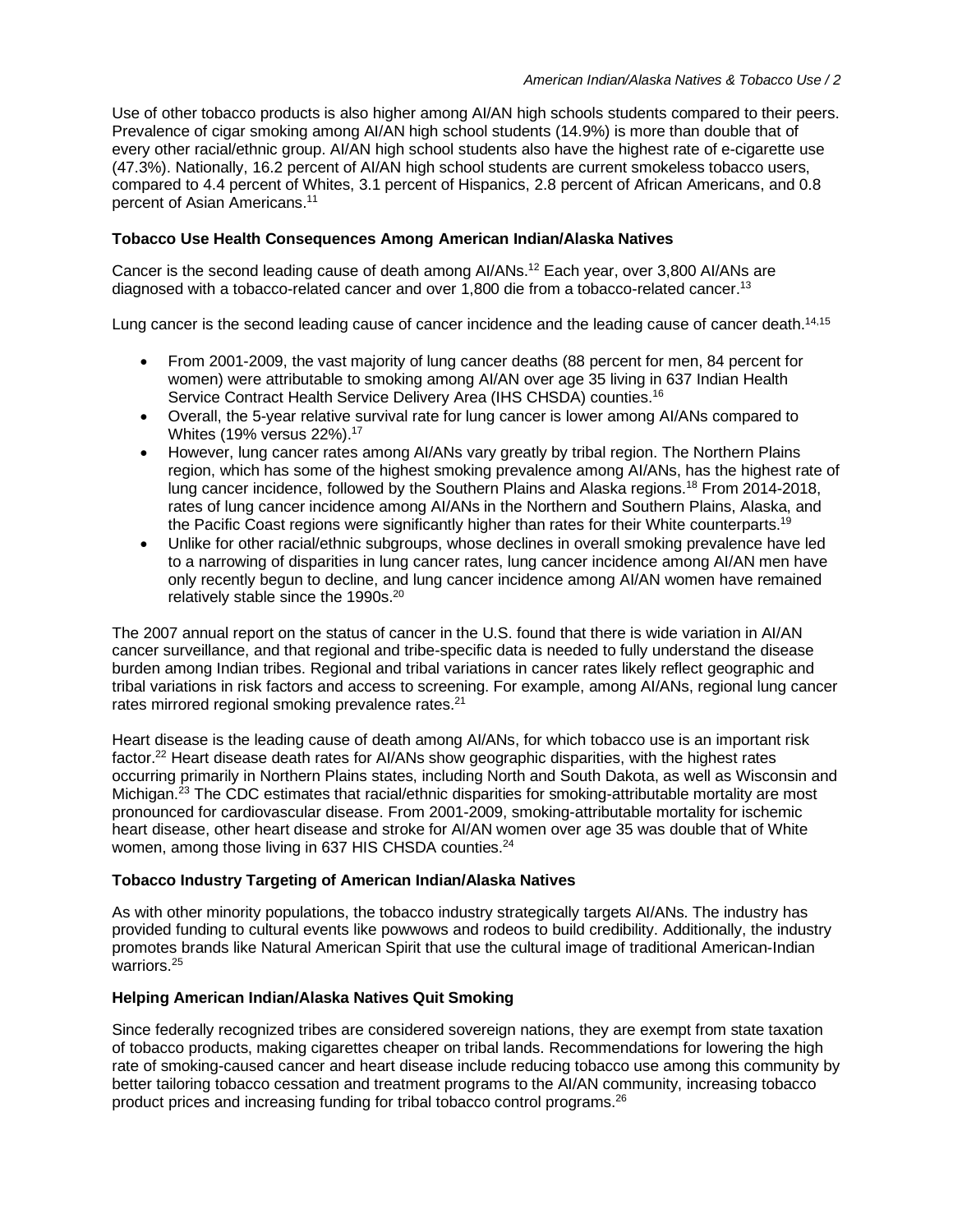### **Additional Sources of Information**

- *National Indian Health Board,* [http://www.nihb.org](http://www.nihb.org/)*, and its Area Health Boards*
- *Native CIRCLE, American Indian/Alaska Native Cancer Information Resource Center and Learning Exchange, at Mayo Clinic,* [http://www.mayo.edu/research/centers-programs/cancer-research/other](http://www.mayo.edu/research/centers-programs/cancer-research/other-initiatives/native-populations)[initiatives/native-populations.](http://www.mayo.edu/research/centers-programs/cancer-research/other-initiatives/native-populations)
- *Indian Health Service, [http://www.ihs.gov/epi/index.cfm?module=epi\\_tobacco\\_main](http://www.ihs.gov/epi/index.cfm?module=epi_tobacco_main)*
- *Bureau of Indian Affairs,* <http://www.bia.gov/>
- *Association of American Indian Physicians,* <http://www.aaip.org/>

### *Campaign for Tobacco-Free Kids, March 18, 2022, Marela Kay Minosa*

<sup>1</sup> *Smoking and Health: Report of the Advisory Committee to the Surgeon General of the Public Health Service*, PHS publication 1103, 1964, [http://www.cdc.gov/tobacco/sgr/sgr\\_1964/sgr64.htm](http://www.cdc.gov/tobacco/sgr/sgr_1964/sgr64.htm). McGinnis, JM, et al., "Actual causes of death in the United States," *Journal of the American Medical Association (JAMA)* 270:2207-2212, 1993.

<sup>2</sup> HHS, *The Health Consequences of Smoking—50 Years of Progress: A Report of the Surgeon General,* 2014,

<http://www.surgeongeneral.gov/library/reports/50-years-of-progress/>. CDC, "Deaths: Leading Causes for 2010," Table D, *National Vital Statistics Reports*, 62(6), December 20, 2013[, http://www.cdc.gov/nchs/data/nvsr/nvsr62/nvsr62\\_06.pdf.](http://www.cdc.gov/nchs/data/nvsr/nvsr62/nvsr62_06.pdf)

<sup>3</sup> Cornelius ME, et al. Tobacco Product Use Among Adults — United States, 2020. MMWR Morb Mortal Wkly Rep 2022;71:397–405. DOI: [http://dx.doi.org/10.15585/mmwr.mm7111a1.](http://dx.doi.org/10.15585/mmwr.mm7111a1) Current smoking is defined as persons who reported having smoked  $\geq$  100 cigarettes during their lifetimes and, at the time of the survey, reported smoking every day or some days.

<sup>5</sup> Agaku, IT, et al., "Disparities in current cigarette smoking among US adults, 2002-2016" *Tob Control, 0:1-8,* Published online May 30, 2019. <sup>6</sup> Henderson, et al., "Correlates of Cigarette Smoking Among Selected Southwest and Northern Plains Tribal Groups: The Al-SUPERPFP

Study," *American Journal of Public Health (AJPH)* 95:867-872, 2005.

<sup>7</sup> Redwood, D, et al. "Differences in cigarette and smokeless tobacco use among American Indian and Alaska Native people living in Alaska and the Southwest United States," *Nicotine and Tobacco Research, 12*(7): 791-796, July 2010.

<sup>8</sup> CDC, "Cigarette Smoking During Pregnancy: United States, 2016." NCHS Data Brief, 305, February 2018,

[https://www.cdc.gov/nchs/data/databriefs/db305.pdf.](https://www.cdc.gov/nchs/data/databriefs/db305.pdf)

9 CDC, 2019 *High School Youth Risk Behavior Survey Data.* Available at [https://yrbs-](https://yrbs-explorer.services.cdc.gov/#/tables?questionCode=H32&topicCode=C02&year=2019)

[explorer.services.cdc.gov/#/tables?questionCode=H32&topicCode=C02&year=2019.](https://yrbs-explorer.services.cdc.gov/#/tables?questionCode=H32&topicCode=C02&year=2019) Accessed on August 21, 2020. 6.0 percent of US high school students are current smokers. Another survey, the 2019 National Youth Tobacco Survey, using different methodology than the YRBS, found that 5.8% of US high school students smoke.

<sup>11</sup> CDC, *2019 High School Youth Risk Behavior Survey Data.* Available at [https://yrbs-](https://yrbs-explorer.services.cdc.gov/#/tables?questionCode=H32&topicCode=C02&year=2019)

[explorer.services.cdc.gov/#/tables?questionCode=H32&topicCode=C02&year=2019.](https://yrbs-explorer.services.cdc.gov/#/tables?questionCode=H32&topicCode=C02&year=2019) Accessed on August 21, 2020.

<sup>12</sup> Deaths: Final Data for 2012. NVSR Volume 63, Number 9. 85 pp. (PHS) 2014 -1120.

http://www.cdc.gov/nchs/data/nvsr/nvsr63/nvsr63\_09.pdf

<sup>13</sup> CDC, "Vital Signs: Disparities in Tobacco-Related Cancer Incidence and Mortality—United States, 2004-2013," *Morbidity & Mortality Weekly Report*, 65(44): 1212-1218, [http://www.cdc.gov/mmwr/volumes/65/wr/mm6544a3.htm.](http://www.cdc.gov/mmwr/volumes/65/wr/mm6544a3.htm)

<sup>14</sup> Kohler, BA, et al. "Annual Report to the Nation on the Status of Cancer, 1975-2011, Featuring Incidence of Breast Cancer Subtypes by Race/Ethnicity, Poverty, and State," *J Natl Cancer Inst, 107*(6).

<sup>15</sup> American Cancer Society. Cancer Facts & Figures 2022. Atlanta: American Cancer Society; 2022.

18 American Cancer Society. Cancer Facts & Figures 2022. Atlanta: American Cancer Society; 2022.;

HHS, *Tobacco Use Among U.S. Racial and Ethnic Minority Groups, Report of the Surgeon General*, 1998, [http://www.cdc.gov/tobacco/data\\_statistics/sgr/sgr\\_1998/index.htm.](http://www.cdc.gov/tobacco/data_statistics/sgr/sgr_1998/index.htm)

<sup>19</sup> American Cancer Society. Cancer Facts & Figures 2022. Atlanta: American Cancer Society; 2022.

<sup>20</sup> American Cancer Society. Cancer Facts & Figures 2022. Atlanta: American Cancer Society; 2022.

<sup>22</sup> Deaths: Final Data for 2012. NVSR Volume 63, Number 9. 85 pp. (PHS) 2014 -1120.

http://www.cdc.gov/nchs/data/nvsr/nvsr63/nvsr63\_09.pdf.See also, HHS, *The Health Consequences of Smoking—50 Years of Progress: A Report of the Surgeon General,* <http://www.surgeongeneral.gov/library/reports/50-years-of-progress/>; HHS, "Tobacco Use Among U.S. Racial and Ethnic Minority Groups, Report of the Surgeon General," 1998, [http://www.cdc.gov/tobacco/data\\_statistics/sgr/sgr\\_1998/index.htm.](http://www.cdc.gov/tobacco/data_statistics/sgr/sgr_1998/index.htm) <sup>23</sup> Casper, M., et al. "Atlas of Heart Disease and Stroke Among American Indians and Alaska Natives," 2005,

[http://www.cdc.gov/dhdsp/atlas/aian\\_atlas/.](http://www.cdc.gov/dhdsp/atlas/aian_atlas/)

<sup>4</sup> Cornelius ME, et al. Tobacco Product Use Among Adults — United States, 2020. MMWR Morb Mortal Wkly Rep 2022;71:397–405. DOI: [http://dx.doi.org/10.15585/mmwr.mm7111a1.](http://dx.doi.org/10.15585/mmwr.mm7111a1)

<sup>&</sup>lt;sup>10</sup> Cornelius ME, et al. Tobacco Product Use Among Adults — United States, 2020. MMWR Morb Mortal Wkly Rep 2022;71:397-405. DOI: [http://dx.doi.org/10.15585/mmwr.mm7111a1.](http://dx.doi.org/10.15585/mmwr.mm7111a1)

<sup>16</sup> Mowery, P.D., et al., "Disparities in Smoking-Related Mortality Among American Indian/Alaska Natives," *Am J Preve Med,* published online July 6, 2015.

<sup>&</sup>lt;sup>17</sup> American Cancer Society. Cancer Facts & Figures 2022. Atlanta: American Cancer Society; 2022.

<sup>21</sup> Espey, D, et al. "Annual Report to the Nation on the Status of Cancer, 1975–2004, Featuring Cancer in American Indians and Alaska Natives," *Cancer,* 110(10):2119-52, November 2007.